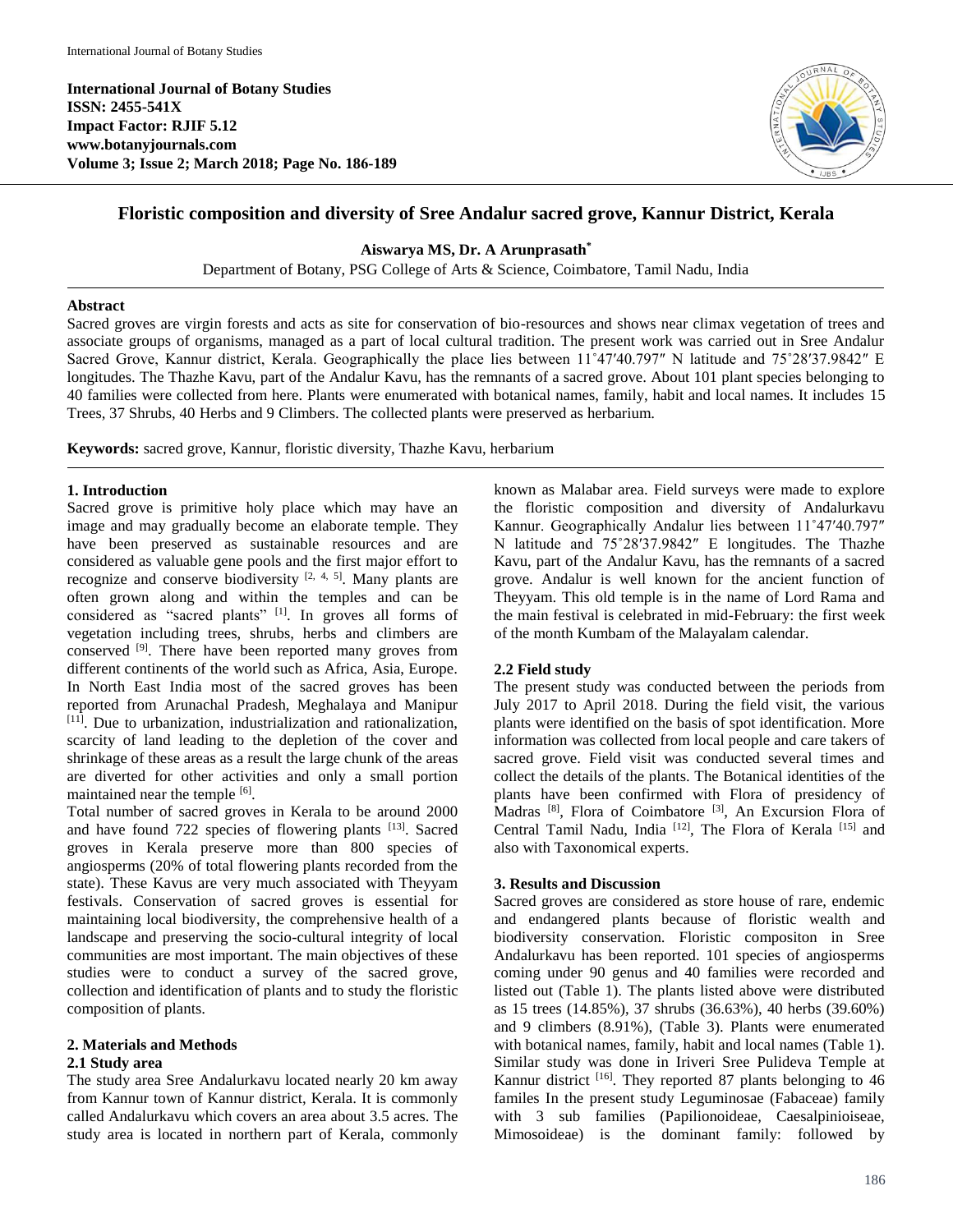Acanthaceae with 13 species; Rubiaceae and Asteraceae with 8 species; Convolvulaceae, Verbinaceae and Amaranthaceae with 4 species each. Besides 2 families represented by 3 species, 9 families represented by 2 species, and 20 families represented by single species each (Table 2)  $[10]$  explored floristic studies in Vadavadhi Karuppar sacred grove at Thanjavur district. Totally 117 plant species belonging to 51 families and  $102$  genera were recorded in this grove  $[14]$ . Collected 59 species of flowering plants in 55 genera and 30 families from Karaikal district. Habit wise analysis of flora shows comparatively higher percentage of herbs (38.3%) were predominant followed by shrubs (25.0%), trees (23.3%) and climbers (11.6%). Herbs (39.60%) are more abundant in the grove, followed by shrubs (36.63%), trees (14.85%) and climbers (8.91%). *Ficus benghalensis* L. and *Ficus mollis* 

Vahl are large trees. They maintain the ecosystem balance in the grove. Hence their protection is very much necessary. The floristic composition of the sacred groves indicates the pre – existence of climax vegetation in the area  $[17, 7]$ . Identified 50 plant species from 8 sacred groves of Nemmara, Palakkad district. Human activities like gracing and cutting trees are prohibited in these groves.

Sacred groves are considered as store house of rare, endemic and endangered plants because of floristic wealth and biodiversity conservation. The grove is associated with water bodies and thus contains large number of floras and faunas. Invasive plants like *Chromolaena odorata* (L.) King & Robins. adversely affect the growth of other plants in the grove. Plastic wastes are deposited in the grove. These are the big threats to biodiversity conservation.

| Table 1: List of plants present in the study area |  |  |
|---------------------------------------------------|--|--|
|---------------------------------------------------|--|--|

| S. No.            | <b>Binomial Name</b>                             | Family          | Habit   | <b>Common Name English/Malayalam</b>   |
|-------------------|--------------------------------------------------|-----------------|---------|----------------------------------------|
| 1.                | Abrus pulchellus Wall. ex Thwaites               | Fabaceae        | Climber | Valiya kattumuthira / Showy rosary pea |
| 2.                | Acacia auriculiformis A. cunn. ex Benth          | Mimosaceae      | Tree    | Wattles/Acacia                         |
| 3.                | Acmella ciliata (Kunth) Cass.                    | Asteraceae      | Herb    | Palluvedanachedi/Toothache plant       |
| 4.                | Adenanthera pavonina L.                          | Mimosaceae      | Tree    | Manjadi/Red sandalwood                 |
| 5.                | Aerva lanata (L.) Juss. ex Schult.               | Amaranthaceae   | Herb    | Cherula/ Mountain knotgrass            |
| 6.                | Alternanthera brasiliana (L.) Kuntze             | Amaranthaceae   | Herb    | Chuvannacheera/ Brazilian joy weed     |
| 7.                | Alternanthera tenella Colla                      | Amaranthaceae   | Herb    | Calico plant                           |
| 8.                | Anacardium occidentale L.                        | Anacardiaceae   | Tree    | Parankimavu/Cashewnut                  |
| 9.                | Andrographis paniculata (Burm. f.) Wall. ex Nees | Acanthaceae     | Herb    | Kiriyath/King of bitters               |
| 10.               | Asystasia dalzelliana Sant.                      | Acanthaceae     | Herb    | Violet Asystasia                       |
| 11.               | Asystasia gangetica (L.) T.Anderson              | Acanthaceae     | Herb    | Valli-upudal/Ganges primrose           |
| 12.               | Barleria prionitis Linn.                         | Acanthaceae     | Shrub   | Karimkurunni / Porcupine flower        |
| $\overline{13}$ . | Barleria prattensis Santapau                     | Acanthaceae     | Shrub   | Pink Barleria                          |
| 14.               | Bauhinia acuminata L.                            | Caesalpiniaceae | Shrub   | Vellamandharam/ White orchid           |
| $\overline{15}$ . | Bauhinia purpurea Linn.                          | Caesalpiniaceae | Shrub   | Rakthamandharam/Buttefly tree          |
| 16.               | Biophytum reinwardtii (Zucc.) Klotzsch           | Geraniaceae     | Herb    | Mukkutti/ Reinwardt's tree plant       |
| $\overline{17}$ . | Blumea membranacea Wall. ex. DC                  | Asteraceae      | Herb    | Boothamkolli                           |
| 18.               | Boerhaavia diffusa L.                            | Nyctaginaceae   | Herb    | Thazhuthama/hogweed                    |
| 19.               | Calliandra haematocephala Hassk.                 | Fabaceae        | Shrub   | Red powder-puff Plant                  |
| 20.               | Calycopteris floribunda Lam.                     | Combretaceae    | Shrub   | Pullanni/ Paper flower climber         |
| 21.               | Canscora diffusa (Vahl) R.Br.                    | Gentianaceae    | Herb    | Jeerakapullu                           |
| 22.               | Cassia alata L.                                  | Fabaceae        | Shrub   | Aanathakara/ Candle bush               |
| 23.               | Cassia fistula L.                                | Fabaceae        | Tree    | Kanikkonna/ Golden shower tree         |
| 24.               | Catharanthus roseus (L). G.Don                   | Apocyanaceae    | Herb    | Nithiakalyani/ Periwinkle              |
| 25.               | Centratherum intermedium (Link) Less.            | Asteraceae      | Herb    | Lark Daisy                             |
| 26.               | Centrosema molle Benth.                          | Fabaceae        | Climber | Kattucherupayar/ Butterfly pea         |
| 27.               | Chassalia curviflora (Wall ex Kurz) Thw.         | Rubiaceae       | Shrub   | Karutha-amalppori                      |
| 28.               | Chamaecrista mimosoides (L.) Greene              | Caesalpiniaceae | Shrub   | Theemullu                              |
| 29.               | Chromolaena odorata (L.) King & Robins.          | Asteraceae      | Shrub   | Communist Pacha                        |
| $\overline{30}$ . | Cinnamomum zeylanicum Blume.                     | Lauraceae       | Tree    | Karuvappatta/Cinnamon                  |
| 31.               | Cleome rutidosperma DC.                          | Capparidaceae   | Herb    | Fringed spider flower                  |
| $\overline{32}$ . | Clerodendron infortunatum L.                     | Verbenaceae     | Shrub   | Vatta perivilam/Hill glory bower       |
| $\overline{33}$ . | Clerodendrum serratum (L.) Moon.                 | Verbenaceae     | Shrub   | Cherutekku/ Fragrant cleodendron       |
| 34.               | Clitoria terneata L.                             | Fabaceae        | Climber | Shangupushpam/Blue pea vine            |
| 35.               | Coffea arabica L.                                | Rubiaceae       | Shrub   | Kaappi/Coffee plant                    |
| 36.               | Commelina diffusa N. Burman                      | Commelinaceae   | Herb    | Climbing Day Flower                    |
| 37.               | Crossandra infundibuliformis (L.) Nees           | Acanthaceae     | Shrub   | Kanakambaram/Funnel flower             |
| 38.               | Crotalaria pallida Aiton                         | Fabaceae        | Shrub   | Kilukkampettichedi/ Smooth Rattlebox   |
| 39.               | Cyathula prostrata (L.) Blume                    | Amaranthaceae   | Herb    | Small pricky chaff-flower plant        |
| 40.               | Cyperus rotundus L.                              | Cyperaceae      | Herb    | Coco grass                             |
| 41.               | Desmodium heterophyllum (Willd.) DC.             | Fabaceae        | Shrub   | Spanish clover                         |
| 42.               | Desmodium triquetrum DC.                         | Fabaceae        | Shrub   | Adakkapaanal/Trefle gros               |
| 43.               | Eclipta alba L.                                  | Asteraceae      | Herb    | Bhirngaraja/False daisy                |
| 44.               | Euphorbia heterophylla L.                        | Euphorbiaceae   | Herb    | Green poinsettia                       |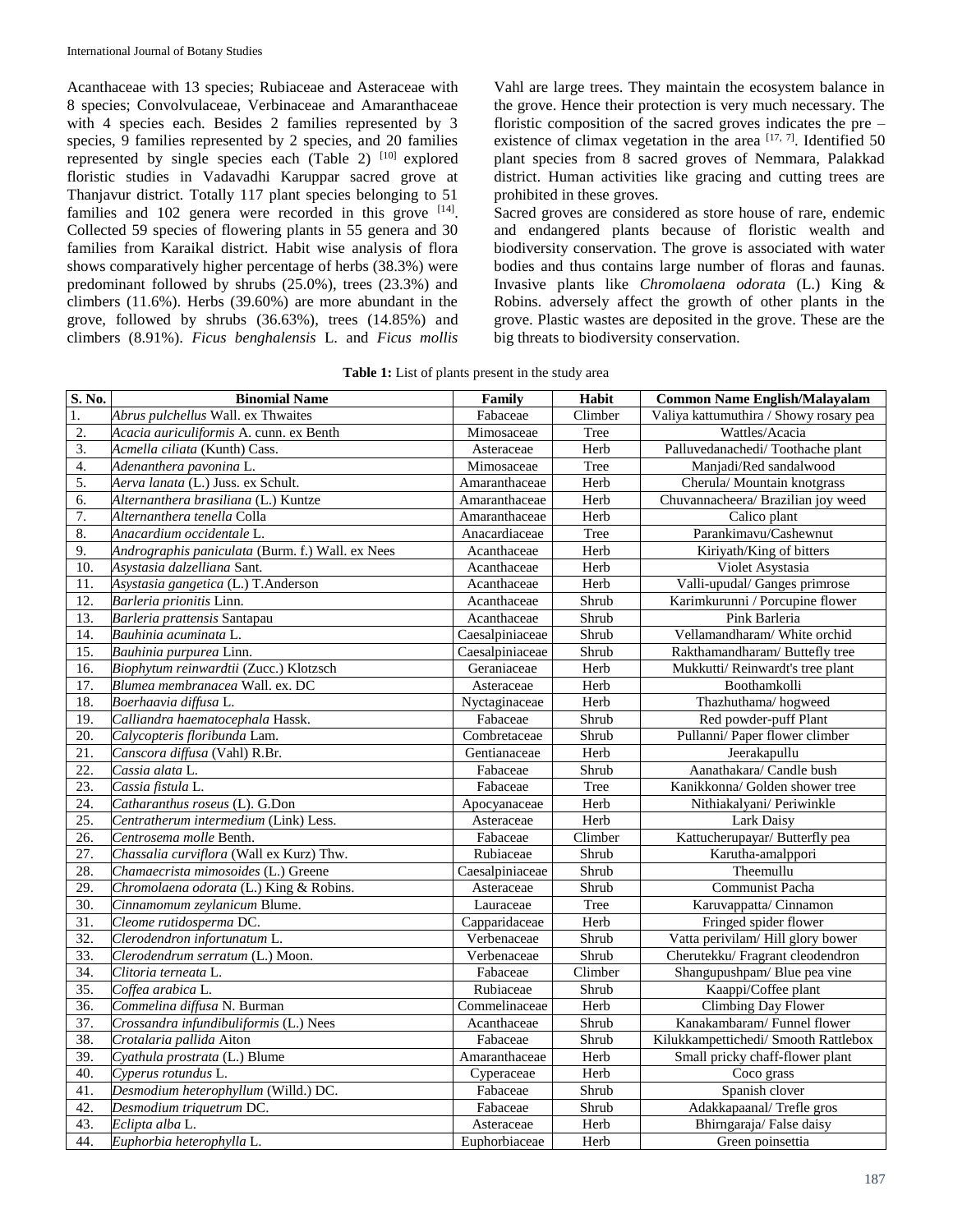| 45.  | Euphorbia hirta L.                                       | Euphorbiaceae    | Herb                | Amampatchaiaraisi/ Pill bearing spurge    |
|------|----------------------------------------------------------|------------------|---------------------|-------------------------------------------|
| 46.  | Ficus benghalensis L.                                    | Moraceae         | Tree                | Peraal/Indian banyan                      |
| 47.  | Ficus mollis Vahl                                        | Moraceae         | Tree                | Vishakkaya                                |
| 48.  | Fioria vitifolia (L.) Mattei                             | Malvaceae        | Shrub               | Kattuvelluram/ Grape leaved mallow        |
| 49.  | Gloriosa superba L.                                      | Liliaceae        | Climber             | Menthonni/Flame lily                      |
| 50.  | Grewia nervosa (Lour.) G.Panigrahi.                      | Tiliaceae        | Shrub               | Cherikotta/ Shiral                        |
| 51.  | Hibiscus surattensis Linn.                               | Malvaceae        | Shrub               | Assam susor                               |
| 52.  | Hygrophyla spinosa T. Anders                             | Acanthaceae      | Herb                | Voyal-chullai/ Marsh barbell              |
| 53.  | Ipomoea aquatica Forsk.                                  | Convolvulaceae   | Climber             | Water-spinach                             |
| 54.  | Ipomoea cairica (L.) Sweet                               | Convolvulaceae   | Climber             | Railway Creeper                           |
| 55.  | Ixora coccinea L.                                        | Rubiaceae        | Shrub               | Chekki/Flame of the woods                 |
| 56.  | Ixora finlaysoniana Wall. ex D. Don.                     | Rubiaceae        | Shrub               | Vellachekki/ White Ixora                  |
| 57.  | Justicia japonica Thumb.                                 | Acanthaceae      | Herb                | Squirrel tail                             |
| 58.  | Lantana camara L.                                        | Verbenaceae      | Shrub               | Aripoo/ Big-sage                          |
| 59.  | Leea indica (Burm.f.) Merr.                              | Vitaceae         | Shrub               | Njallu/Tree-vine                          |
| 60.  | Leucas lavandulifolia J. E. Sm.                          | Lamiaceae        | Herb                | Thumba                                    |
| 61.  | Macaranga peltata (Roxb.) Muell.-Arg.                    | Euphorbiaceae    | Tree                | Uppila                                    |
| 62.  | Mangifera indica Linn.                                   | Anacardiaceae    | Tree                | Manga/Mango Tree                          |
| 63.  | Manilkara zapota (L.) P.Royen                            | Sapotaceae       | Tree                | Sapota/Sapota tree                        |
| 64.  | Melestoma malabathricum L.                               | Melastomaceae    | Shrub               | Athirani/Indian-rhododendron              |
| 65.  | Merremia vitifolia (Burm. f.) Hall. f.                   | Convolvulaceae   | Climber             | Manja kolambi valli/ Grape-leaf wood rose |
| 66.  | Mimosa pudica L.                                         | Mimosaceae       | Herb                | Thottavaadi/ Sensitive plant              |
| 67.  | Mitracarpus hirtus (L.) DC.                              | Rubiaceae        | Herb                | Thaval/Tropical girdlepod                 |
| 68.  | Mollugo pentaphylla L.                                   | Aizoaceae        | Herb                | Parpadakapullu/Five leaved carpetweed     |
| 69.  | Monochoria vaginalis Presl.                              | Pontederiaceae   | Herb                | Naalppamaram/Pickerelweed                 |
| 70.  | Murraya paniculata (L.) Jack                             | Rutaceae         | Shrub               | Maramulla/ Orange jasmine                 |
| 71.  | Mussaenda frondosa L.                                    | Rubiaceae        | Shrub               | Vellila/ white rag plant                  |
| 72.  | Ocimum tenuiiflorum L.                                   | Lamiaceae        | Shrub               | Thulasi/Holy basil                        |
| 73.  | Oldenlandia corymbosa Linn                               | Rubiaceae        | Herb                | Diamond flower                            |
| 74.  | Olea dioica Roxb.                                        | Oleaceae         | Tree                | Edala/Rose sandalwood                     |
| 75.  | Passiflora foetida L.                                    | Passifloraceae   | Climber             | Poochapalam/ Passion flower               |
| 76.  | Pennisetum polystachyon Schult                           | Poaceaeae        | Herb                | Mission grass                             |
| 77.  | Pseuderanthemum malabaricum Gamb.                        | Acanthaceae      | Shrub               | Malabar false eranthemum                  |
| 78.  | Rhinacanthus nasutus (L.) Kurz                           | Acanthaceae      | Shrub               | Nagamulla/ Snake jasmine                  |
| 79.  | Ruellia tuberosa L.                                      | Acanthaceae      | Herb                | Waterkanon                                |
| 80.  | Rungia pectinata Nees.                                   | Acanthaceae      | Herb                | Tavasmurungi/ Small flowered Rungia       |
|      | Saraca asoka (Roxb.) de Wilde                            | Caesalpiniaceae  |                     |                                           |
| 81.  |                                                          |                  | Shrub               | Ashokam/Ashoka tree                       |
| 82.  | Scoparia dulcis L.                                       | Scrophulariaceae | Herb                | Kallurukki/ Sweet broomweed               |
| 83.  | Setaria pumila (Poir.) Roem. & Schult.                   | Poaceaeae        | Herb                | Kambilippullu/Yellow foxtail              |
| 84.  | Sida acuta Burm. f.                                      | Malvaceae        | Shrub               | Anakurunthotti/ Broom weed                |
| 85.  | Spermacoce articularis L. f.                             | Rubiaceae        | Herb                | Jointed buttonweed                        |
| 86.  | Sphagneticola trilobata (L.) Pruski                      | Asteraceae       | Herb                | Singapore daisy                           |
| 87.  | Stachytarpheta jamaicensis L.                            | Verbenaceae      | Herb                | Brazilian Tea                             |
| 88.  | Strychnos nux-vomica L.                                  | Loganiaceae      | Tree                | Kanjiram/ Snake wood                      |
| 89.  | Syzygium caryophyllatum (L.) Alston                      | Myrtaceae        | Tree                | Kattunjaval                               |
| 90.  | Tabernaemontana divaricata (L.) R.Br. ex Roem. & Schult. | Apocynaceae      | Shrub               | Nambyarvattam/ Crape jasmine              |
| 91.  | Tecoma stans (L.) Juss. ex Kunth.                        | Bignoniaceae     | Shrub               | <b>Yellow Bells</b>                       |
| 92.  | Terminalia catappa L.                                    | Combretaceae     | Tree                | Badam/Almond                              |
| 93.  | Thunbergia erecta (Benth.) T.Anderson                    | Acanthaceae      | Shrub               | Blue bell                                 |
| 94.  | Torenia bicolor Dalz.                                    | Scrophulariaceae | Herb                | Kakkapoovu                                |
| 95.  | Tridax procubens L.                                      | Asteraceae       | Herb                | Railpoochedi/ Coatbuttons                 |
| 96.  | Triumfetta rhomboidea Jacq.                              | Tiliaceae        | Shrub               | Ottukayal/ Diamond burbark                |
| 97.  | Turnera ulmifolia L.                                     | Turneraceae      | Herb                | Cheravathali/ Yellow buttercups           |
| 98.  | Vepris bilocularis Engl.                                 | Rutaceae         | Tree                | Karagil                                   |
| 99.  | Vernonia cinerea Less.                                   | Asteraceae       | Herb                | Poovamkurunal/ Little ironweed            |
| 100. |                                                          |                  |                     |                                           |
|      | Xenostegia tridentata (L.) D.F. Austin & Staples         | Convolvulaceae   | Climber             | Chandrakranti/ African morning vine       |
| 101. | Ziziphus oenoplia (L.) Mill.                             | Rhamnaceae       | Straggling<br>shrub | Thuthali/ Jackal jujube                   |